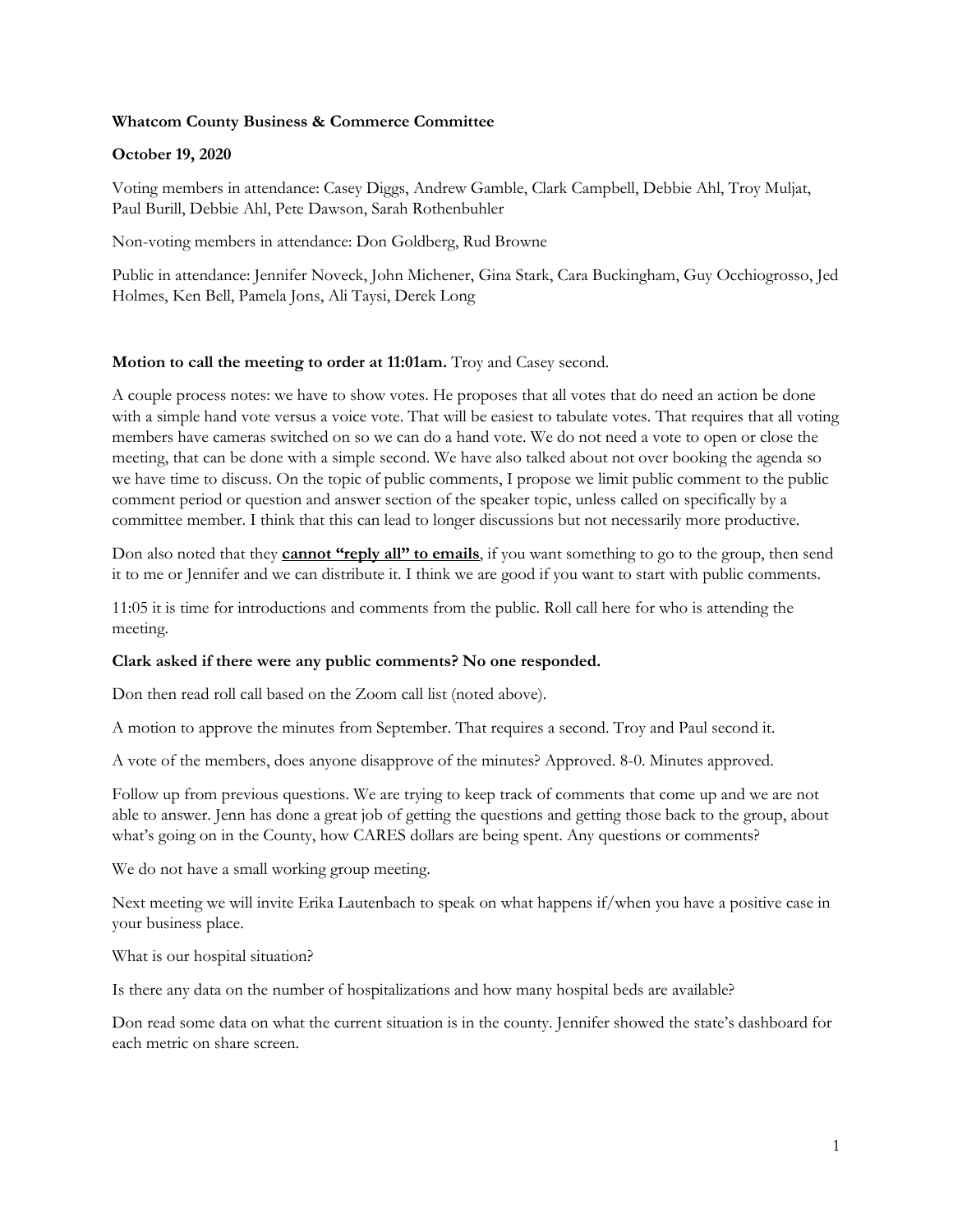Clark said that he can speak from Gear Aid's experience with one case. They were really helpful and the person in question is healthy and will be reporting back to work later this week.

### **Update on County Council from Councilor Rud Browne.**

Rud Browne has the floor for a report out on County Council business, what is coming before the Council and you can sent out a Cherry Point document that was circulated to the group.

Rud: My apologies for not participating last meeting, I was actually in Canada with my son for about 5 weeks. Things are moving in a positive way there. I am going to cover a few things today, the budget process, Cherry Point, observations about being in Canada versus Whatcom County during covid.

I believe Satpal has just published the budget. Things are looking better than we anticipated. The instructions from the council is to work on the assumption of up to a 10% drop in revenues at the same time we see an increase in services. The thing that has mitigated that is the CARES dollars, both in terms of direct money to the County, and also to citizens in the form of PPP and EIDL. We are going through the 2nd round of property taxes for the year, so we will see how that goes. The last conversation was that they were anticipating about a 7% drop in revenue overall and the budget has been adjusted by that, it is a fluid number and hard to predict. Any questions about that?

Clark said: the initial view was 10% and that was amended to 7% and the budget was based on that?

Rud: Well the instructions was 10% and base it on that. One lesson I learned, if I could do it over again I would have responded faster. So I said respond quickly, respond like 10% the next two years, versus nothing for a couple years and 20% after two years. 5% is hard, 10% starts to dig in, 20% you look at a significant drop, all training is gone, all supervision is gone, taking officers off the street. I'd rather us go through 10% planning than 20%.

The budget is built on 7% but show me where the buffer is coming from or the money to make up for it is coming from.

### Clark: Was it 7% then?

Rud: Last discussion is about 7%. One thing I asked for is a spreadsheet that has the formulas for the assumptions and I'd like that to be something all of us can see and monitor. Based on what is happening with fines, fees, sales tax, property tax. I'd like to see those in a spreadsheet so we can be more timely in our response.

Ryan: This came up in our last one, there's a lot of skepticism that 7% is realistic based on what we have seen on business. Rud, I think you are spot on, let's look at the assumptions. I am always very skeptical of the assumptions. I will be surprised if it comes in at 7%. Rip the bandaid off fast and then move on. I agree with your assessment. I appreciate your candor and making them think a bit harder than the standard process. Here's a role for the committee. It helps the cause if the committee spends a bit of time on a forecast and communicate that to county government. I have a lot of business experience and more than my peers and sometimes I feel like a lone voice on this issue and it'd help me. What do you think the forecast is? Government revenue is more stable than many industries, but if you are not arresting people or issuing building permits, then you are not getting those fees. 35% of all property tax in the county is paid by lenders, they pau because they do not want to go into default. A little different than a business but still.

Clark: What format would that take? We would need to see something from the County and then dissect it then give a point of view, so it isn't just us saying 'we think it is going to be worse than that.' Based on what?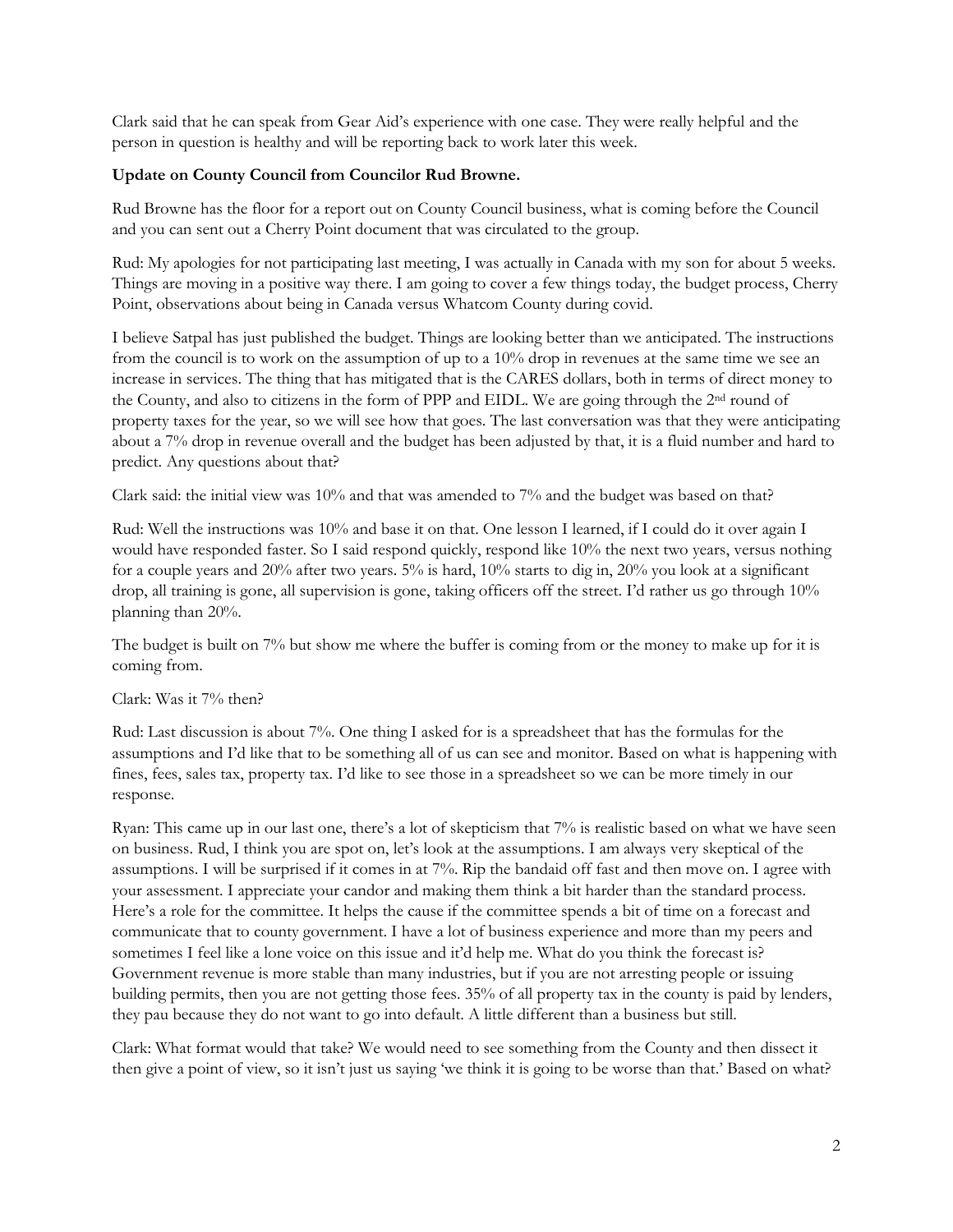Rud: What is hard for the community is to analyze the internal workings, what additional government funding is going to occur over the next few months because we do not know how to forecast that. You can say, we think it is going to be up, down, or neutral for the local economy going forward.

Don: Since we are sector based, we can make recommendations based on sectors?

Clark: Maybe you, Debbie, and I can work on a format so that we are not just freestyling comments.

Rud: A one-page summary, with a paragraph or two from the particular industry.

Sara: Can we see something that shows the tax revenue sources?

Rud: It's all in the budget, so I will find the most recent version.

Don: Jed is on this call too. Satpal announced on Friday the budget was published. I'm sure Jed can forward it to the group.

Rud: I want to stress that this issue of helping the county see the future / look forward is one of the most important things that the committee can do. Because of COVID, planning commission has had delays. Council members have come back and challenged some recommendations. They start tomorrow to go through a discussion about each individual council member concerns. Once we've gone through that process, we will work with CC's legal counsel, which is Cascadia Law, in order to change the document for final version and publication. I had a couple key areas I was concerned with: the way the changes to the conditional use permit were suggested in the industry. Environmental groups said what about a 10% threshold, if we change storage capacity to increase refining process, what if that is a trigger point for CUPs? If we increase transshipment by more than 10%? Industry and groups said they thought it was a good idea. The problem I see: you can increase capacity of storage without hitting either number, so you will be outside CUP oversight. If you change the use of the equipment the next day then they can do whatever they want without oversight. Most people are not aware of, when waiting for train to go by, the county has no jurisdiction over rail, if amount of transportation increases, railroad does not have to contribute to overpasses, which costs \$35 million each.

Clark: With regard to the 10%, that's been agreed to by both sides?

Rud: The way the agreement is written, they agreed to … let me read you the exact wording. They agreed it would be a CUP if the maximum distillation capacity was increased by more than 10,000 barrels per day. And if the max transshipment was increased by XX gallons per day. But if you do not do either of those things, then there is no CUP.

Clark: What is your proposed solution to that? That follows along the lines of a trigger point but tightens up the loophole you pointed out.

Rud: The Council all agree that anything related to mainentance, public safety is permitted. There is no intention to slow that down. Add a 3rd bullet point, if you increase storage capacity by more than 10,000 barrels that also triggers a CUP. It doesn't cover all scenarios, but covers some, shipping, storage, refining.

Don: Our current temp moratorium ends December?

Rud: I think it's December.

Don: The goal is to get this taken care of before otherwise you will have to do an extension.

Rud: If everyone says that we need more time, then we will have to go with another moratorium extension.

Don: I know that Ali is talking later, maybe he has a comment?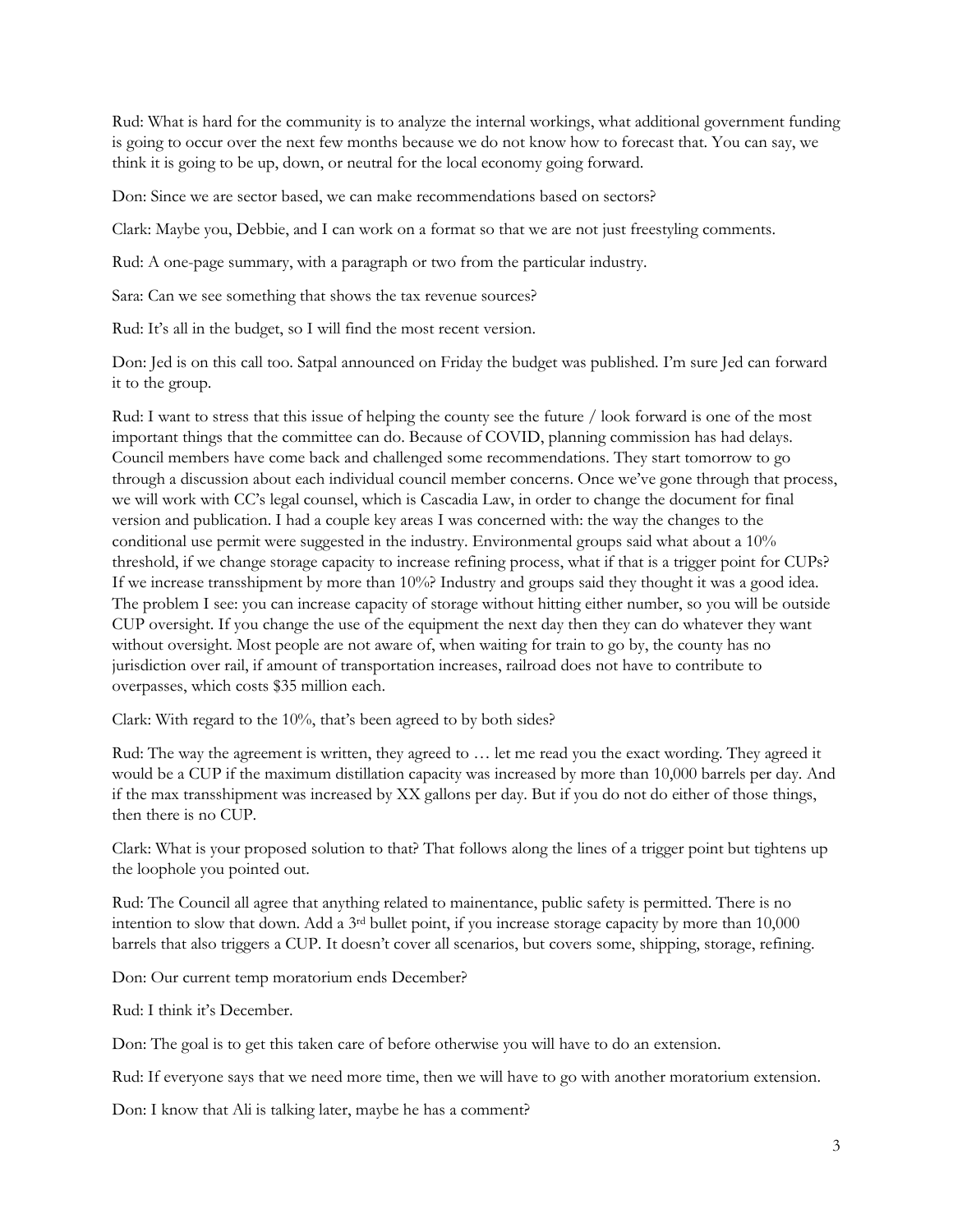Ali: In regards to the discussion about Cherry Point?

Don: Yes, CP.

Ali: I'll admit that my focus is primarily on Bellingham, I'm not as up to speed on CP, not enough to make an intelligent comment.

Don: If no one has anything else, are there any additional updates?

Rud: A bit on my experience going to Canada. They were forced to do a 2 week quarantine before they could fly to Ontario. Wehile Canada has done a better job overall, the fatality rate is 40% of the US, so it looks better. I'm worried that they are becoming complacent. Mask usage is shitty. In Toronto, they walked through the restaurant that wait staff wore masks, cooking staff and management were not. Widespread noncompliance. I also wanted to shout out what we are doing in Whatcom for testing. I developed a sniffle so I went and got a test. It took 30 calls in order to get the results. You couldn't register without a Canadian health system card. The instructions they gave: if you test positive you must quarantine for 10 days. Later told that was false because my test was negative and I had not been in contact with anyone with known covid. I'd rather be in Whatcom County. Ours is much better.

Don: I should also add yesterday they extended the border close to Nov 21<sup>st</sup>. Unfortunately, they are continuing.

Rud: If Canada doesn't improve, we may close it on them!

Ryan: What are you hearing about how long it will be closed? I've heard March.

Don: That's what we are hearing too. It isn't official, but we are hearing similar.

Ryan: So if you have to buy tickets, would you buy them out of Vancouver?

Don: I'd buy them out of BLI.

Sarah: It was interesting to see the BBC Presidential Election commentary. When covid came up, when it showed the US with 200K deaths, then they showed population, the US was the 2nd more successful (not the right choice of words) had the lowest death count per population. That appeared to be better than Canada. It was interesting to hear positive news.

Rud: The most objective numbers you can find are John Hopkins, they do worldwide numbers. The number per population is a lot higher in the US than other questions.

Sarah: On the budget, I can see the tax revenue summary, is there any way to see the retail sales and use tax? Part of my inexperience, looking at this, I cannot tell where taxes are coming from. Like how much taxes are Cherry Point paying? If we are going to talk about our sectors, and we want to say hi low neutral, how to quickly find it so we can give you valuable recommendations.

Rud: I will have to get back to you on that. For Cherry Point, the principle way we see CP's contribution to tax revenue is through property tax.

Sarah: Could we at least break out heavy industry? Retail? If we can actually see the breakdown, that would be helpful.

Rud: I do not think they track property tax by usage. I'll ask the question.

Ryan: To follow up on that revenue, I read the summary, we have an \$8 mil shortfall, then \$2 mil shortfall. But for right now, it is \$32 mil shortfall? Am I reading this correctly?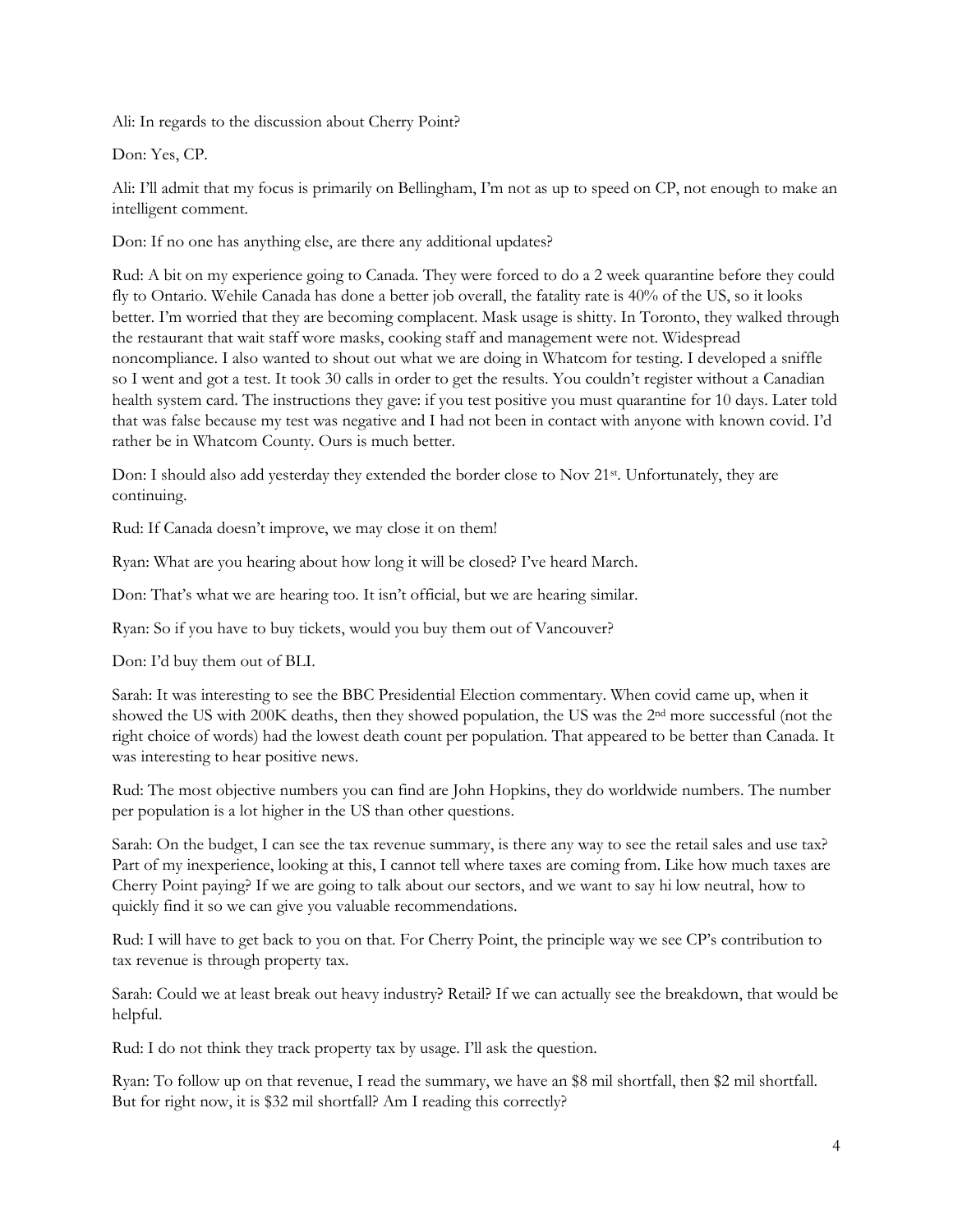Rud: Government budgeting is a nightmare from a business perspective. If we have been collecting revenues in one year, we can use overages. Satpal is not spending any more money than he is taking in. If he does he is personally responsible for the difference. That really regulates things really well.

# **REP Update by Don Goldberg**

Don: We are meeting with the SSA Property owners. Some of the things that are related. Hart Hodges did a report last year that was paid for by WBA on Cherry Point's income for 2019, was about 11% of property taxes came to the County via Cherry Point. I'm guessing somethings will change with Alcoa closing. I am working with a number of users that have interest in Cherry Point. None of them are fossil fuel companies, they are regular manufacturers. We are working on a tremendous number of grant programs, we are coordinating one with the Health Dept, one from the CARES Act, Whatcom ReStart 2.0, Gina just let me know this morning that a company she is working with from outside of the region will be moving here. They will give a proposal to a development company shortly. John Michener just completed a good transaction with a Canadian manufacturer that bought a 50k sq ft building and is still talking to multiple companies in Canada that still want to come to Whatcom. None of the uses at this time is for Bellingham proper. Part of the reason is that Bellingham doesn't have finished lots. We are looking at Lynden, Ferndale, and County properties for larger buildings.

# Clark: What about business closures of scale?

Don: Alcoa closed, about 700 lost jobs. Some have gone to other companies. Our second big closure will happen in 2021, and that's Safran, airplane interiors. They laid off about 200 people last year and they will lay off the rest of the people in 2021. That's in Bellingham, 250k sq ft, with corporate office space, it is a high tech manufacturing facility, we receive leads about once a month for this type of space and we usually do not have any spaces to respond with. So we are hoping we will turn that into a new manufacturer with high paying jobs.

### Clark: Does Safran own the building?

Don: We believe so. But it is possible the previous owners leased it back to them. That's the only big ones we know about know. I think we are still waiting to see, we don't know what the future holds but there is a good chance that the public sector may see layoffs next if revenues do not come in.

# **Guest speaker, Ali Taysi**

Clark: Ok, moving on to the next, our guest speaker: Ali Taysi. Welcome!

Don: We have all been talking about housing for about a year and a half now. Troy mentioned we are under 1 month of housing supply, guessing it is worse now. What are we going to do to get planners and county to figure out how we are going to make positive suggestions and change some of this? Ali is a planning commissioner for Bellingham and is a planning consultant as well. Maybe give us an update and some constructive ideas that we can support.

Ali: Thanks Don. So I recognize a lot of names and faces in this group. My name is Ali Taysi and I have a background in permitting and planning in Bellingham, Whatcom County, and Small Cities. I've been in business since 2004, my interests are in planning and permitting and through that we do a lot of project management work for the process. I've also been a planning commissioner for 8 years, have participated actively in the development of the land use regulations in Bham, urban village regulations, comprehensive plan update in 2016 talked about how the community is going to grow. I am a lifetime resident; I've seen a lot of change in the community. I hope I can keep my family here. Most of my friends left either because of the job market.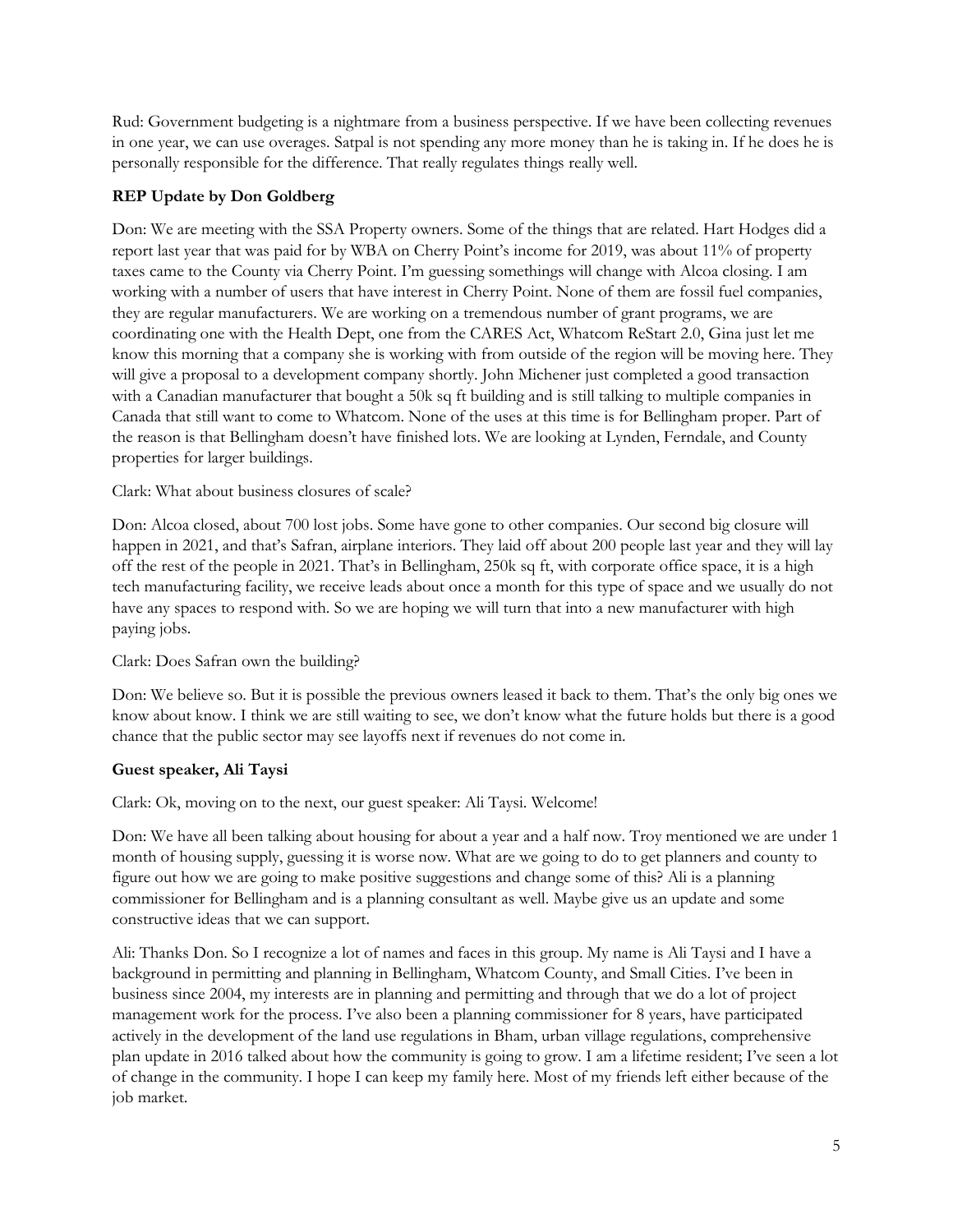#### Debbie: Are Faruk and Bettina Taysi your parents?

Ali: Yes, he worked for Trillium and then another company for a number of years. Interestingly, I did not get into this field through family. Chet Lackey really helped me out and offered me my first job. Don had asked me to share some thoughts about housing affordability, or the invisible middle, workforce housing, this segment that targets our workers and residents who are earning above poverty wages (or 80% AMI) which is where a lot of subsidies come in. This gap affects not just Bellingham and Whatcom County but the entire West Coast and is a major issue in the Seattle area. How do we provide housing for the people who live and work here? People like firefighters, nurses, teachers, people like that.

In Whatcom, a family of four is about \$68,0000, if you earn more you will not qualify for affordable housing but you will also not qualify for a mortgage.

Don: We are all interested in making suggestions to planners at the county or city levels as to what we can do to effect this in positive ways.

Ali: This cannot just be solved by our local government. Private developers, community members, nonprofits, businesses, banking industry (plays a major role), so it is a broad issue and needs to be tackled by everybody. My experience is really with government, so I will be able to speak to that the most. So I think that the three key things that input into this issue: cost of land, financing component, cost of construction. Government can impact all three components to varying degrees. We have daily interactions with each jurisdiction working on projects.

The biggest issue is supply issue of land: we've made a conscious decision to not sprawl into rural areas. That puts pressure on incorporated municipalities, this means that we need to find space for people within UGAs. That also helps us preserve our agricultural lands, recreation lands, enjoy what we have around us. That squeezes our supply. Since we are not growing out, we need to grow up. So, how can we make it easier to accommodate growth? How do we densify single family neighbors? What about multifamily? What you will see a broad policy statement like 'we want infill' but the regulatory framework actually creates barriers to achieve that goal. We make it hard to achieve our goals. The regulatory environment is a big contributor.

Financing plays a massive role. Most developers in Whatcom are not huge regional national developers. They are small builders, smaller projects. A lot of our clients are not developers by trade, they are people with capital or vision. They are not doing this repeatedly. They often struggle to find financing, comes in late in the process and really stop a lot of projects. The way that government can contribute to that is by increasing predictability and transparency so engagement with banks sooner. If you do not find out if you are approved to build, after you've spent a lot on design and permitting, this is a huge risk. It requires a lot of sunk costs. Many will not take the risk.

The last thing I mentioned is construction costs. We cannot control how much steel costs. But what we can do is from a government perspective, we can work to make it easier to get through the process more quickly and efficiency. So we can make up some costs there. Updating regulations and standards to provide flexibility, give people the option to be innovative, changes in technology or designs, start reducing barriers to development that tie to construction costs. Another tie back is the fee structure, if we can evaluate impact fees, associated with construction, that can help.

Those are the three main areas where we can affect some change at a regulatory level.

Zoning, when it comes to land costs, is a huge input. If we are going to chose to grow up rather than out, we need to fit more units into the land we have. We need to be proactive about zoning, how can we encourage density in the core. Bellingham is already doing this to some degree via urban village programs. We need make it easier to develop with the urban villages. Just as an example: parking. Parking is a huge cost, if we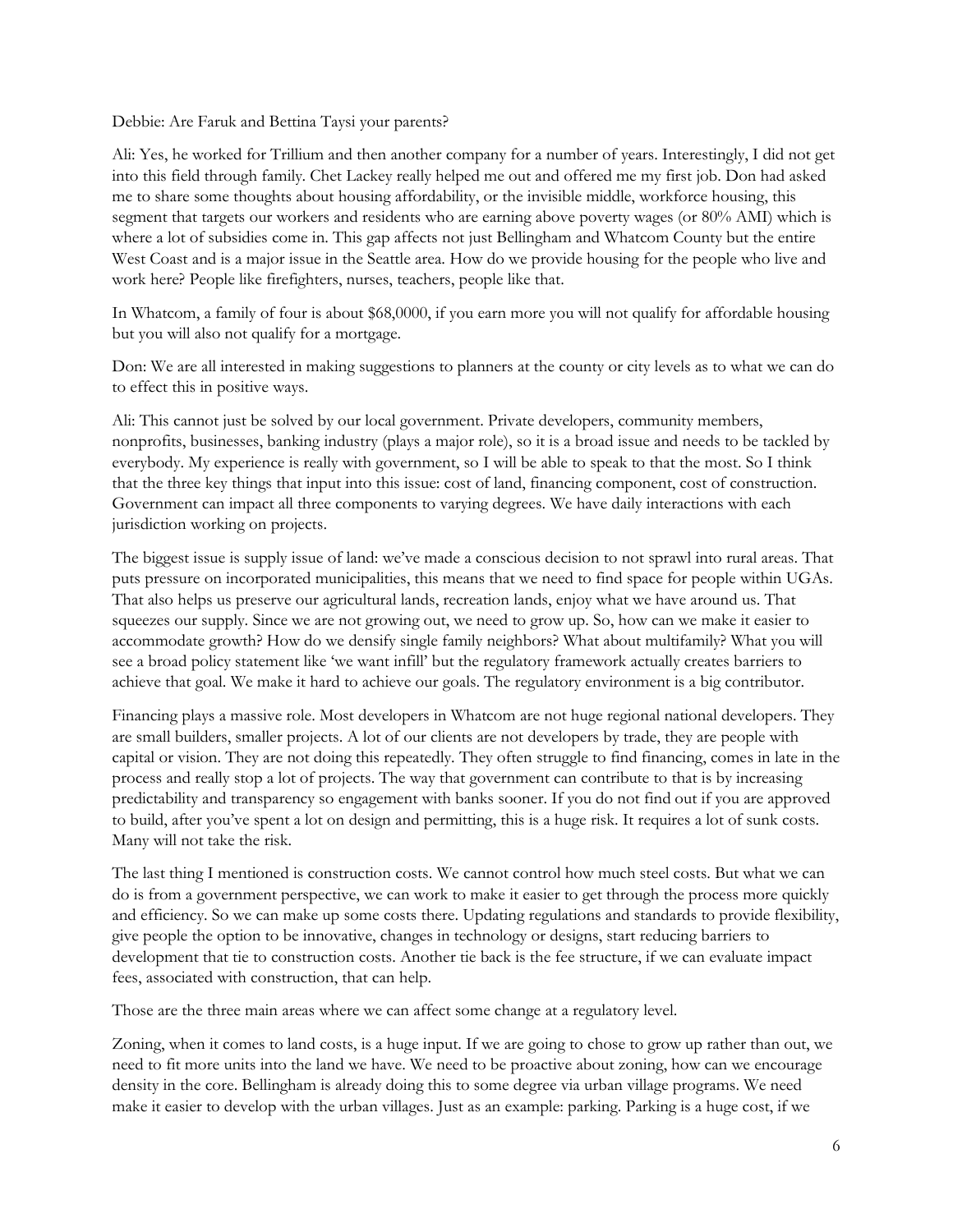focus on transit corridors, we should be able to move away from spending money and space on parking facilities. Just changing parking and height restrictions can have a significant impact for higher density development. They require community buy in, they require political will and support. A lot of voting population is comfortable with what they have now, they are not comfortable with change. There is a lot of pushback from neighbors when we talk about increasing density, increasing height, etc. That generates a lot of pushback and fear. Those are people who vote and call legislators. So we need legislators to be on board and say the right things when they get those calls.

#### Beyond zoning and regulatory changes.

How do we incentivize development? For example, we have tax credits that apply, a lot tie back to affordability (80% AMI). One thing we can look at is expanding the breadth of those tax credits. Do we want to create greater incentives for workforce housing and have it be 80-150% AMI? Is there a way to expand the incentive package?

Another big thing is process. Our processes take a long time to achieve a permit. The permitting often takes longer than the construction in COB. 14 months to build the building, 16 months to permit it. That's a problem. Our smaller communities do a better job than Bellingham because they are not dealing with the same volume, but there is still more we can do to create efficiencies. I'm going to pat Michael Jones on the back. We just did a project in Blaine. Most codes say within 28 days to have a complete application, not was it right but did you give us everything? Stacie does something called counter completeness. They give you a completeness letter after the planner reviews the list. It saves 30 days. We proposed the same to COB, but they said no. Most projects go the full 28 days or longer before they get a completeness letter. This is simple and I doubt this created a problem for the City of Blaine. Many small changes like that that citites can make to streamline process. This takes time and effort beyond the meeting. Communities have to put in the hours to figure this out. How can we create some peer review system? I know it is hard now because we are dealing with covid, furloughs, and so on. But this was a problem before COVID and will continue to be a problem, so I do not see this as a valid excuse to prevent us from working on. When we do com eout of this situation, we are better prepared to confront these issues. Tackling process, zoning and regulatory updates to reduce barriers to infills, looking at incentive structure and how to expand them for middle income are the key things, but none are easy. The last thing I want to mention is that any change is a hand out to developers. Developers are making money hand over fist. If we look at supply and demand, it will transfer down the line. The key issue with community is lack of education, they do not understand how difficult it is to permit and build a home, they only see the end result. Education is important for government employees too. Planners go to college, they learning about planning but don't learn about financing. Public works people have engineering degrees. Leadership should allocate fund to educate employees / staff in these departments so they understand all the input. They operate in a bubble otherwise.

Ali then showed a hand drawn graphic of the development process, which starts with an idea – research, buy property, planning, design, permit, financing, contractor, construction, occupancy.

Many focus only on obtaining a permit. However, if you do not understand the other components, it makes the permitting process be disconnected from the rest of the process. A lot of times contractors will say, it would be more affordable if we could build it this way, but if it doesn't follow existing regulations, it is not possible. If staff do not understand the whole process, it will be hard for them to also understand and participate in any sort of leaning process. Everyone has niche knowledge, this isn't a criticism, this is just a fact. I can put some of these ideas in writing and forward them on.

Don: I have one comment before questions start. What I hear, whether various planning organizations are barriers or partners. Do they help you or do they put a barrier up? Blaine's example is a partner example. We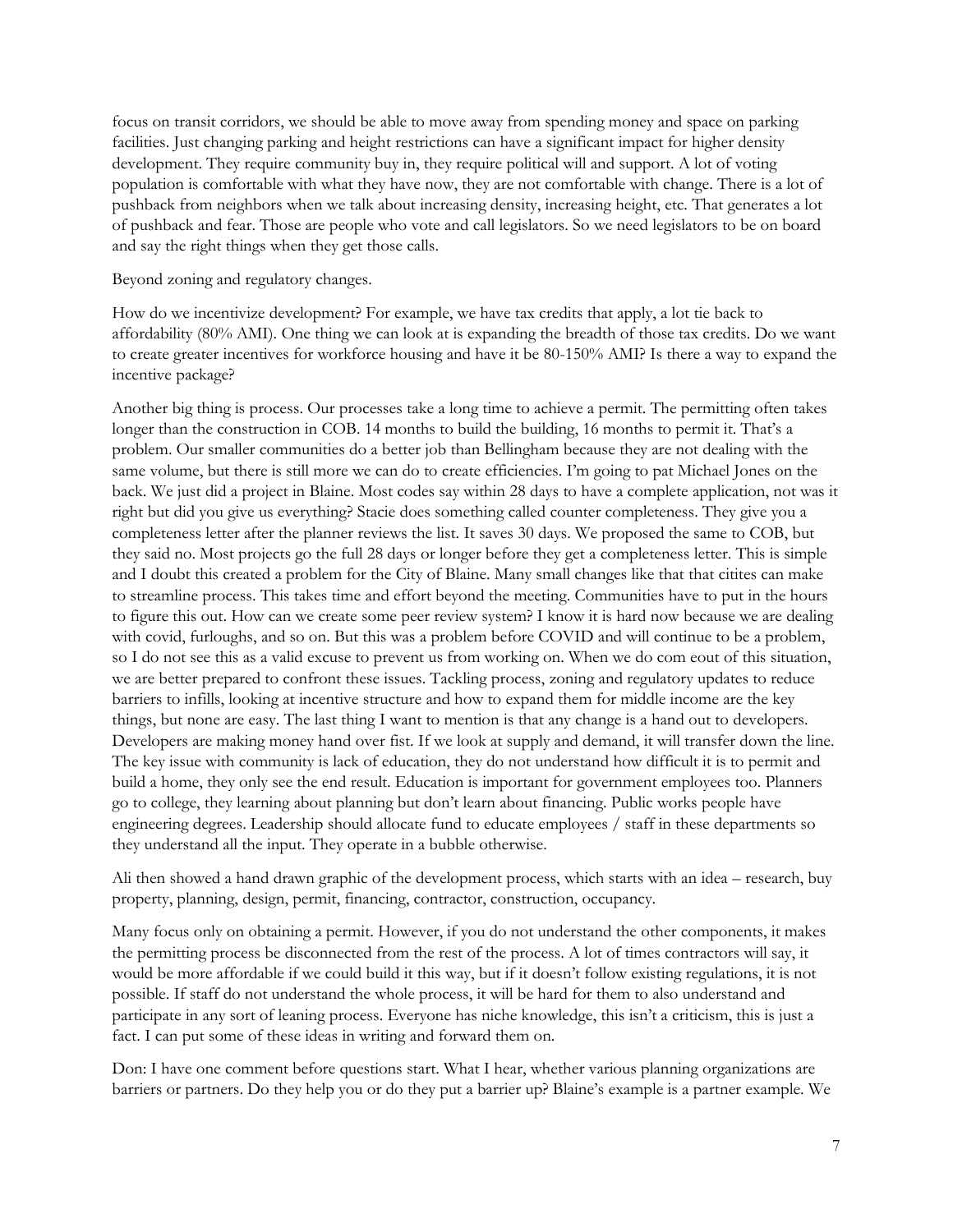are trying to help a manufacturing facility to get a 2nd bathroom in Bellingham and they haven't been able to do it. We want to make the process as easy as possible.

Ali: It is not an easy question to answer. Some cities are better than others, in terms of being partners. Even within each community there are specific staff members that are committed to be a partner. Most do not seem to be intentionally making it more difficult. But they operate with regulations that are outdated and that facilitate being a barrier. Planners will say "I would really love to let you do that but cannot" so that has to do with how the rules are written / what we have. If we could make the rules and process more simple, it would help communities be partners.

We say want things, but then we have regulations that create barriers.

City of Bellingham has just started to update the multifamily code. It hasn't been updated in over 20 years. This makes it really hard for planners to use it.

Some is leadership. People at the top need to message to staff. The Mayors and Directors need to tell staff that our mission is to permit faster, to facilitate, to reduce barriers. I do not know that that is happening to the degree it needs to.

Rud: We have done code updates. The biggest barrier we have is the GMA. We have said let's change zoning to do x. We settled 26 separate violations for the GMA, we finally settled those with the GMA hearing board about 2 years. Culturally, is that government is very risk averse, much more than businesses. Businesses are designed to come and go. Government has to last forever.

Ali: I would differentiate between the county and cities. The GMA does impact the county because the mandate is to not accommodate the growth. So it is harder for zoning change to have impact in the county. You know, in any lawsuit there is a risk analysis. Maybe the county can push back on outside organizations trying to impact our growth?

Rud: Just explaining the landscape.

Michael: Thanks for the kind words about Blaine. I just want to stress that the legislators are responding to community voices. It is not like there are people on county or city councils who want huge yards and low density. That's not where they start from. They are responding to community voices; they are elected by the people who are already here. Not our future population. The county council sets the amount of land we have, via the density expectations, this is the land they will fit into. This drives a lot of challenges. County Council picks one that we all target. They tend to be conservative in my opinion. Planners work for executive, city managers or mayors or administrators. They do not want to throw up barriers, but the message is not being driven down to staff. How can we help people to get to the end goal? This isn't about forcing compliance.

Ali: Sometimes Planners may ask for a change that requires a lot of work for someone. So if they want a porch to be added because it looks better on main street and that change creates direct costs and times to make that correction. So if we can simplify all that, it will help.

Community voices comment: I've conducted and sat in on many planning commission meetings. We here from the same people over and over again. I will tell you all, you should not beat around the bush. Do not hide behind those people. While those people elect people, they have time to participate. Nurses do not have time to participate. We are not hearing everyone's voice. She doesn't care about a bigger side yard; she cares about affordability. If there was some methodology, you'd find that the pushback comes from a small minority in Whatcom. Most people are just living their lives. But people who are housed, retired, have resources, they have time.